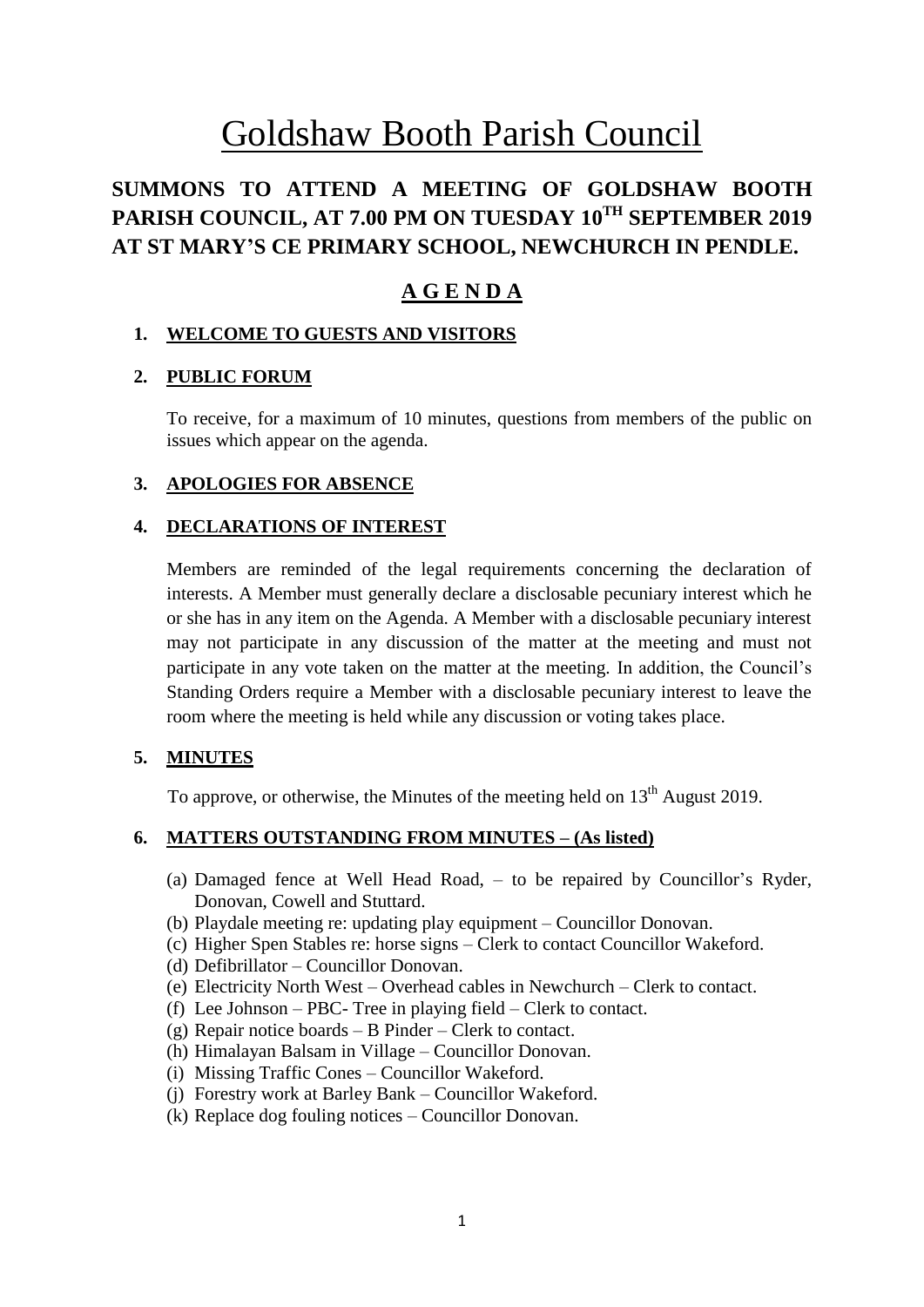# **7. REPORTS FROM CHAIRMAN AND PARISH COUNCILLORS**

To receive reports from the above.

#### **8. BEST KEPT VILLAGE COMPETITION**

The coordinators are asked to provide an update and if the judge's reports have been received, discuss the contents.

#### **9. 106 MONIES**

This regular monthly item is intended for members to identify and formulate a list of projects for consideration for future expenditure of the Section106 monies. Councillor Murrell has compiled a questionnaire for distribution to residents and members are asked to discuss the circulation details/timescales for this.

#### **10. WISH LIST**

Members are asked discuss and compile a list of any works they would like to see undertaken to improve the Parish and review the current list.

#### **11. DEVELOPMENT OF SPENBROOK MILL**

Members are asked to discuss any progress in connection with the new development. Councillor Donovan will report any update received from Laurence Daw at Cheshire Estates.

# **12. CCTV**

Councillor Ryder will provide an update and give details of any further quotations received. Councillors Ryder and Cowell will report the results of the transmitter test.

#### **13. SIT ON MOWER**

Members are asked to discuss the purchase of a sit on mower. Councillors Ryder, Donovan and Stuttard are researching the relevant costs.

# **14. CAPITAL GRANTS**

The Parish Council has been awarded grants of: £500 towards the purchase of a new notice board for Sabden Fold, £1500 towards repairing the ginnel between Osborne Terrace and Gorrell Close and £500 towards the CCTV installation, this replaces the £500 previously approved for pond screening. Members are asked to discuss and agree a schedule and contractors for completion of the works.

#### **15. NOTICE BOARDS**

The supplier of the notice board in Spenbrook has agreed to refurbish it at no cost to the Parish Council. The notice board in Newchurch requires refurbishment and a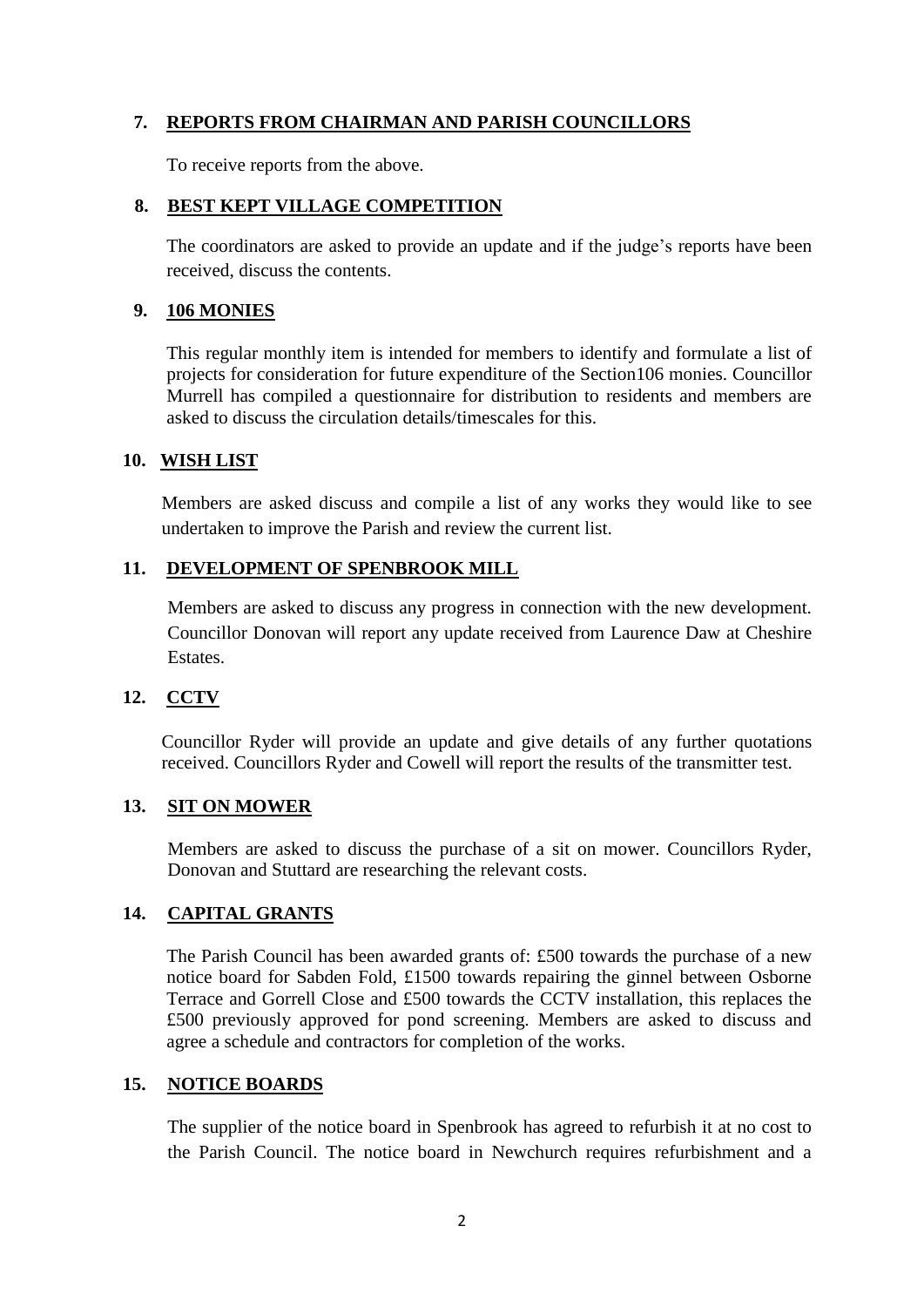quotation has been received from Brian Pinder to undertake the work. Members are asked to discuss options for the work.

### **16. BOUNDARY COMMISSION REVIEW**

As members are aware, the Local Government Boundary Commission for England is asking for views on the proposed new electoral arrangements for Pendle. The draft recommendations propose new Council wards, ward boundaries and ward names. Pendle Council has decided to recommend the new wards and reducing the number of councilors from 49 to 33. Members are asked to give their views on the proposal. (Details of proposed changes forwarded by email)

# **17. ANNUAL PLAYGROUND INSPECTION**

Members have now received the annual inspection report and are asked to discuss any work required. Councillor Donovan will advise members of any issues arising from the quarterly inspections.

# **18. PARISH MAINTENANCE**

This regular monthly item is intended to identify any maintenance/jobs in the village which require attention. Members are asked to discuss and agree which jobs are to be undertaken during the month.

# **19. FINANCIAL TRANSACTIONS**

The financial transactions for August/September 2019 are listed for approval. Any items for payment received after the publication of the agenda will be presented at the meeting.

| <b>AMOUNT</b> | <b>PAYEE</b>                   |
|---------------|--------------------------------|
|               |                                |
| 63.99         | <b>Water Plus</b>              |
| 26.19         | <b>Water Plus</b>              |
| 120.00        | J Waine - Mowing               |
| 90.00         | St Mary's Church - Parish Mag. |
| 250.10        | J Sutcliffe – Quarterly Salary |
| 62.40         | HMRC - Tax Due                 |
| 69.60         | PBC – Playground Inspection    |
|               |                                |
| 682.28        |                                |

#### **EXPENDITURE**

#### **SUMMARY**

| Balance B/F $\,01.04.19$ | 4515.43 |
|--------------------------|---------|
| Receipts to $30.08.19$   | 8261.93 |